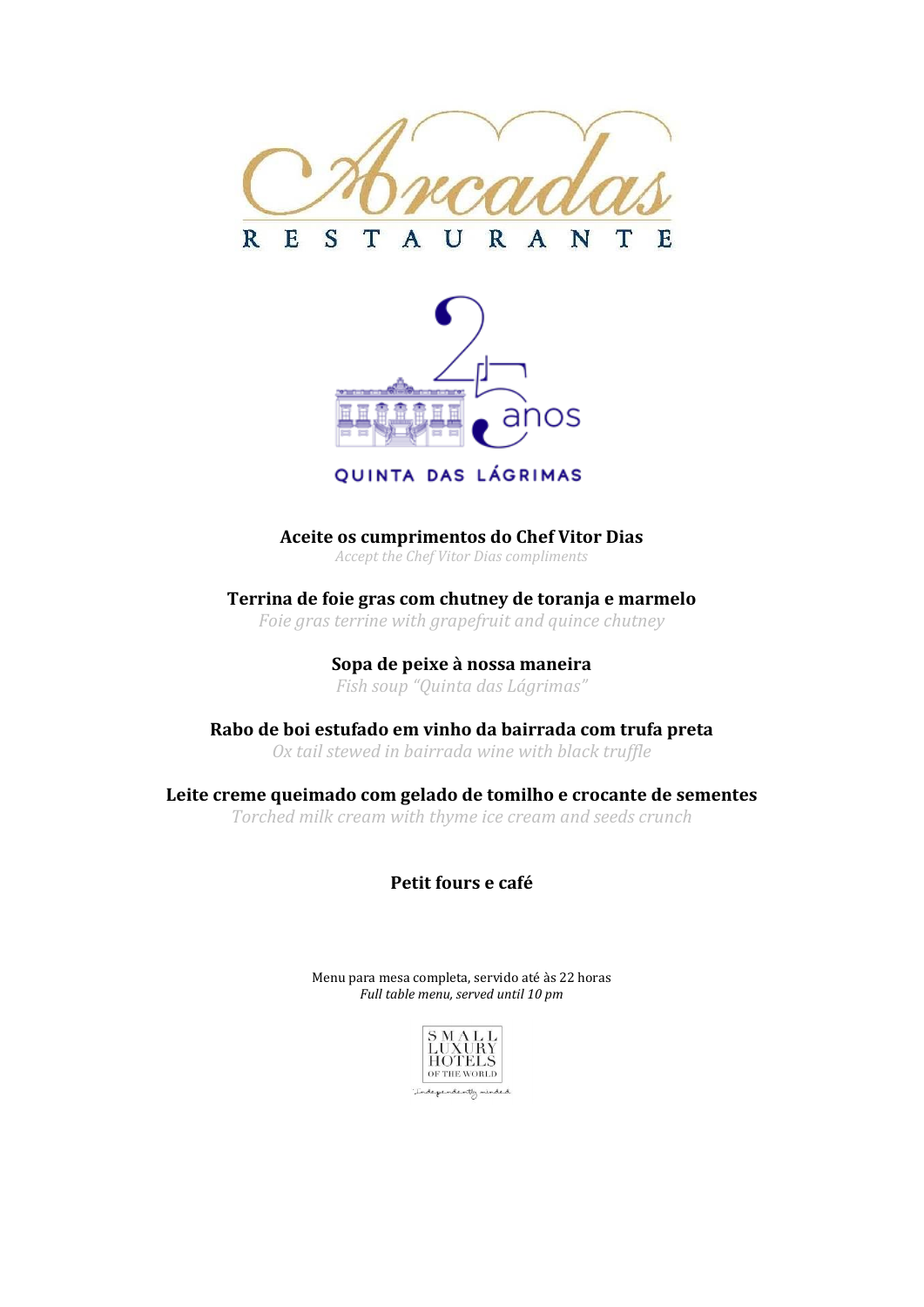

# Menu Arcadas

### **Aceite os cumprimentos do Chef Vitor Dias**

*Accept the Chef Vitor Dias compliments*

### **PRESA DE PORCO ALENTEJANO | ALENTEJANO PORK TUSK**

*abóbora moranga, pickle de espigo e caldo de especiarias squash pumpkin, cabbage pickle and spice broth*

### **Bacalhau o fiel amigo | cod the faithful friend**

*creme de caldeirada, samos de bacalhau e toucinho de porco cream of fish stew, cod samos and bacon*

# **Carré de borrego | lamb carré**

*mousse de amêndoa, aipo e estragão almond, celery and tarragon mousse*

#### **Os citrinos | citrus fruit**

*laranja, yuzu e lima orange, yuzu and lime*

# **Queijos nacionais | portuguese cheese**

*seleção de queijos com tostas, compotas e doces selection of cheeses with toasts, jams and sweets*

# **Petit fours e café**

Menu para mesa completa, servido até às 22 horas *Full table menu, served until 10 pm*